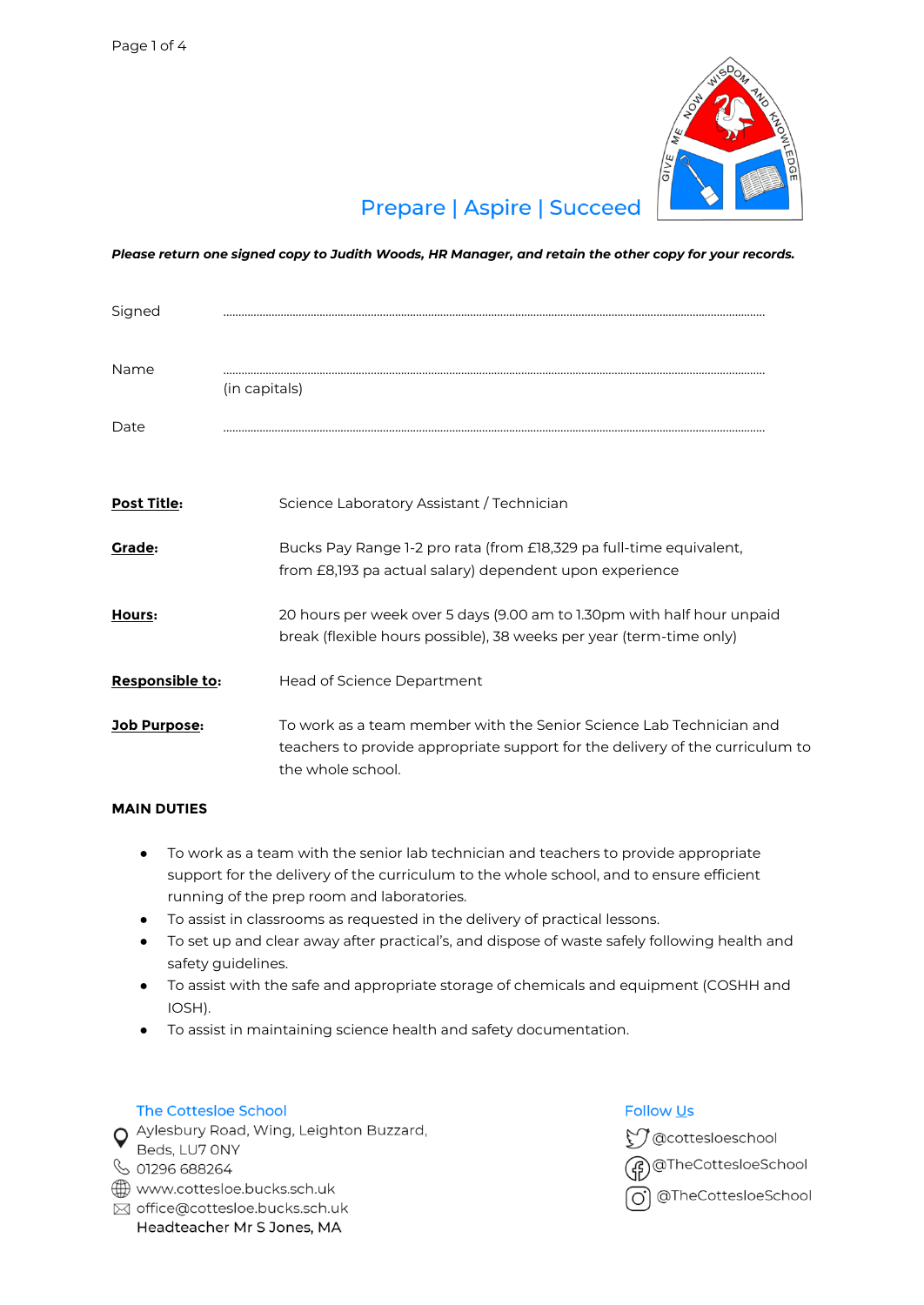- To assist with keeping the prep room and laboratories clean, tidy, and maintained to comply with health and safety requirements.
- To undertake/assist with the regular servicing and repair of microscopes, Bunsen burners, electrical wires, PPE equipment etc.
- To assist with accurate stocktakes of chemicals and their condition.
- To assist with the replacement/ordering of stock.
- To pack/unpack and check apparatus and chemicals.
- Purchase of consumables from local shops as required for practical's/demonstrations.
- To assist with looking after plants used for practicals within the Science Department.
- To assist with maintaining aquariums and vivarium's and their residents.
- Assist in monitoring laptops/ICT within the department e.g. signing equipment in and out.
- To undertake photocopying and errands.
- To liaise with administrative staff on behalf of the Science Department.
- To liaise with site staff on behalf of the Science Department.
- To respond to and act on incoming phone calls to the Department
- To assist students at the prep room door.
- Undertake such other duties/responsibilities as may from time to time be reasonably required.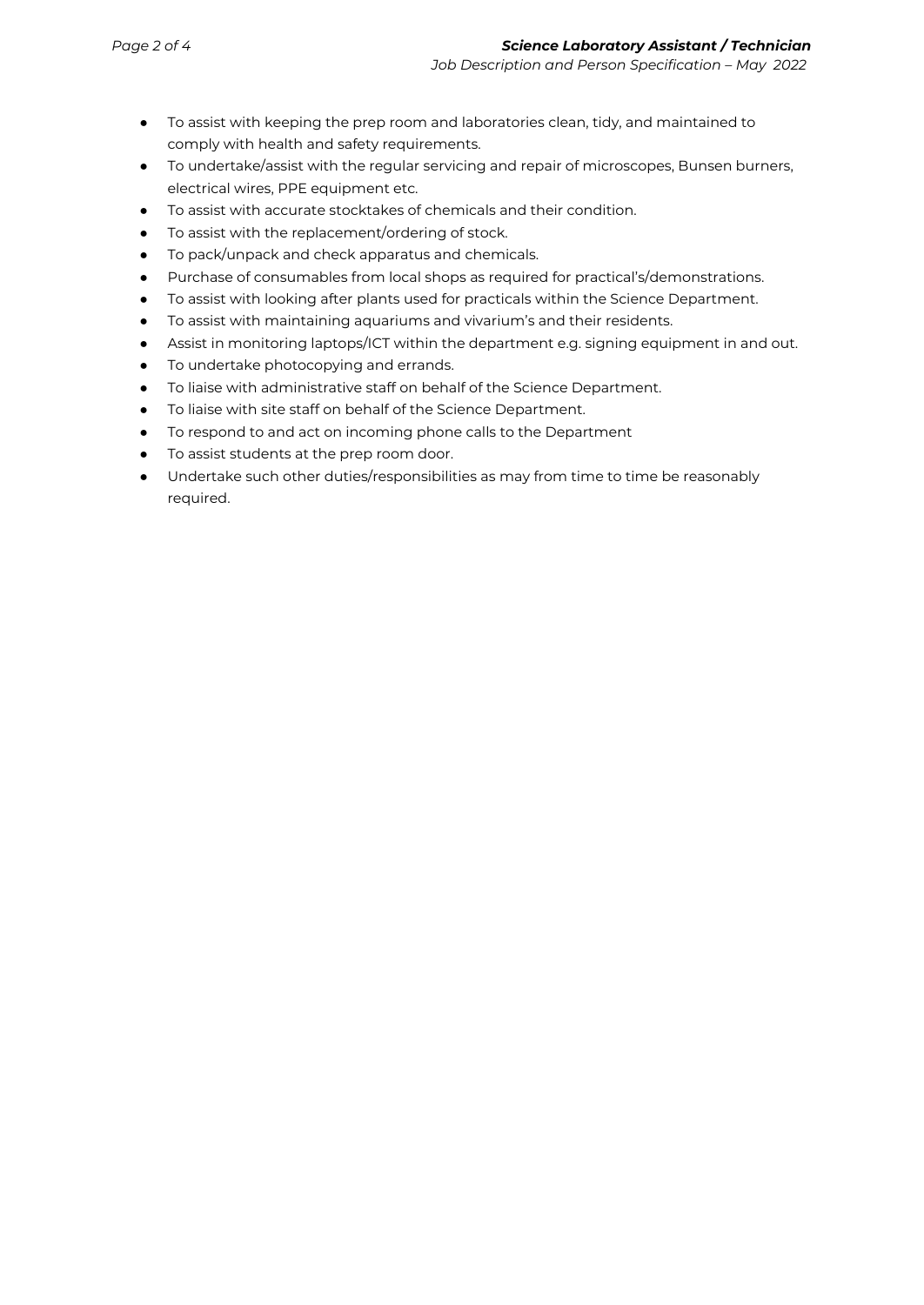### **PERSON SPECIFICATION**

#### **Post Title: Science Laboratory Assistant / Technician**

This acts as selection criteria and gives an outline of the type of person and the characteristics required to carry out the post. Please make sure when completing your application form that you give specific examples to demonstrate how you match the requirements of the post.

1 = Application form 2 = Interview 3 = Test and/or Reference 4 = Proof of qualification

|                                                                           | <b>Essential</b> | <b>Desirable</b> |  |
|---------------------------------------------------------------------------|------------------|------------------|--|
| TRAINING/QUALIFICATIONS:                                                  |                  |                  |  |
| Good standard of education including English, Maths and Science           | $\checkmark$     |                  |  |
| A level or higher in Science (or equivalent)                              |                  | $\checkmark$     |  |
| Commitment to continuing professional development and further<br>training | $\checkmark$     |                  |  |
| <b>SKILLS AND COMPETENCIES:</b>                                           |                  |                  |  |
| High standard of written and spoken English                               | $\checkmark$     |                  |  |
| An interest in Science                                                    | $\checkmark$     |                  |  |
| Adaptable, flexible and friendly manner                                   | $\sqrt{}$        |                  |  |
| Ability to work as part of a team                                         | $\checkmark$     |                  |  |
| Ability to organise and prioritise work effectively                       | $\checkmark$     |                  |  |
| Ability to work to deadlines                                              | $\checkmark$     |                  |  |
| Ability to work calmly under pressure                                     | $\checkmark$     |                  |  |
| Attention to detail                                                       | $\checkmark$     |                  |  |
| <b>EXPERIENCE:</b>                                                        |                  |                  |  |
| Working in a school laboratory                                            |                  | $\checkmark$     |  |
| Working with secondary school age young people                            |                  |                  |  |

The Governing Board of The Cottesloe School is committed to safeguarding and promoting the welfare of the students. All employees are expected to share this commitment, to follow the school's safeguarding policies and procedures and to behave appropriately towards children at all times whilst undertaking school activities and in their personal lives.